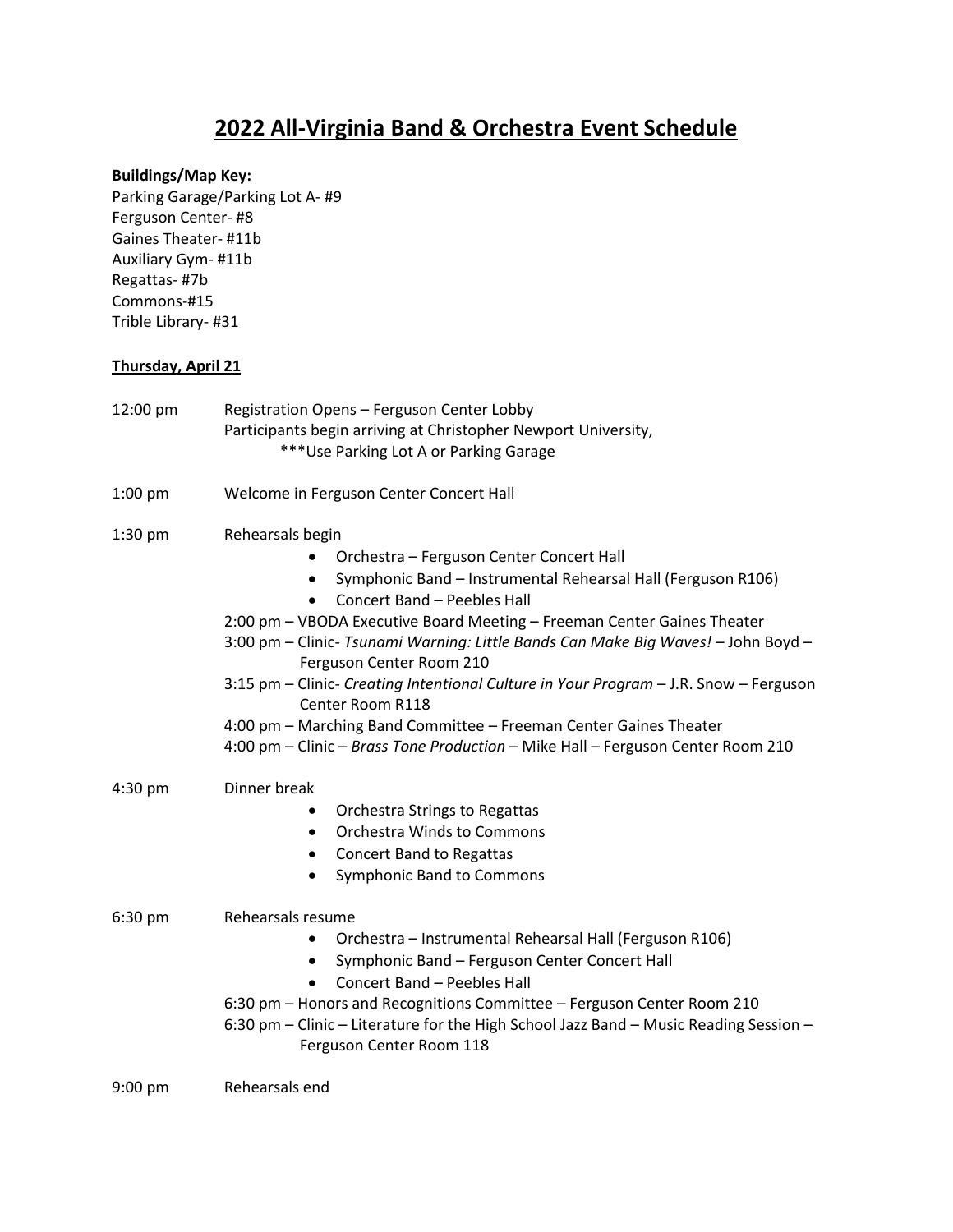## **Friday, April 22**

| $8:30$ am  | Arrive at CNU                                                                                                                                                                                                                                                                                                                                                                                                                                                                                                                                                                                                                                                                                                                                                                                                                                                                                                                                                                                                                            |
|------------|------------------------------------------------------------------------------------------------------------------------------------------------------------------------------------------------------------------------------------------------------------------------------------------------------------------------------------------------------------------------------------------------------------------------------------------------------------------------------------------------------------------------------------------------------------------------------------------------------------------------------------------------------------------------------------------------------------------------------------------------------------------------------------------------------------------------------------------------------------------------------------------------------------------------------------------------------------------------------------------------------------------------------------------|
| $9:00$ am  | Rehearsals resume<br>Orchestra - Peebles Hall<br>$\bullet$<br>Symphonic Band - Freeman Gaines Theater<br>$\bullet$<br>Concert Band - Instrumental Rehearsal Hall (Ferguson R106)<br>9:00 am - Clinic- Developing Multiple Tongue Fundamentals for Bands - Matthew<br>Frederick and Keith Cottrill - Ferguson Center Room R182                                                                                                                                                                                                                                                                                                                                                                                                                                                                                                                                                                                                                                                                                                            |
| $10:00$ am | VBODA General Business Meeting - Freeman Center Aux Gym                                                                                                                                                                                                                                                                                                                                                                                                                                                                                                                                                                                                                                                                                                                                                                                                                                                                                                                                                                                  |
| 11:00 am   | Lunch break<br>Orchestra Strings to Regattas<br><b>Orchestra Winds to Commons</b><br>$\bullet$<br><b>Concert Band to Regattas</b><br>٠<br>Symphonic Band to Commons<br>$\bullet$                                                                                                                                                                                                                                                                                                                                                                                                                                                                                                                                                                                                                                                                                                                                                                                                                                                         |
| $1:00$ pm  | Rehearsals resume<br>Orchestra - Peebles Hall<br>٠<br>Symphonic Band - Freeman Gaines Theater<br>$\bullet$<br>Concert Band - Instrumental Rehearsal Hall (Ferguson R106)<br>1:00 pm – Clinic – Score Study on a Time Budget: Preparing for Assessment and Beyond –<br>Tim Robblee - Ferguson Center Room 182<br>1:30 pm - Clinic - Assessment War Stories: Oh the Mistakes We've Made - Michael<br>Luley - Ferguson Center Room 183<br>2:00 pm - Clinic - How to Win Rehearsals and Influence Students - Katie O'Hara LaBrie -<br>Ferguson Center Room 210<br>2:30 pm - Clinic- Diversity in Learning Styles: Building on Every Student's Capabilities to<br>Create Beautiful Music - Karey Sitzler - Ferguson Center Room 182<br>3:00 pm - Clinic - Open Music Theory Demonstration - Dr. Chelsey Hamm and Samuel<br>Brady - Ferguson Center Room 210<br>4:00 pm - Clinic - Body Mapping for Musicians - Angela Kelly - Ferguson Room 210<br>5:00 pm - Clinic - Marching Band Drill Made Easy - Josh Gall - Ferguson Center Room<br>210 |
| $6:00$ pm  | Rehearsals end, Dinner break<br><b>Orchestra Strings to Commons</b><br>$\bullet$<br>Orchestra Winds to Regattas<br><b>Concert Band to Commons</b><br>Symphonic Band to Regattas                                                                                                                                                                                                                                                                                                                                                                                                                                                                                                                                                                                                                                                                                                                                                                                                                                                          |
| $8:00$ pm  | Bennie and the Jets: The Premier Elton John Tribute                                                                                                                                                                                                                                                                                                                                                                                                                                                                                                                                                                                                                                                                                                                                                                                                                                                                                                                                                                                      |